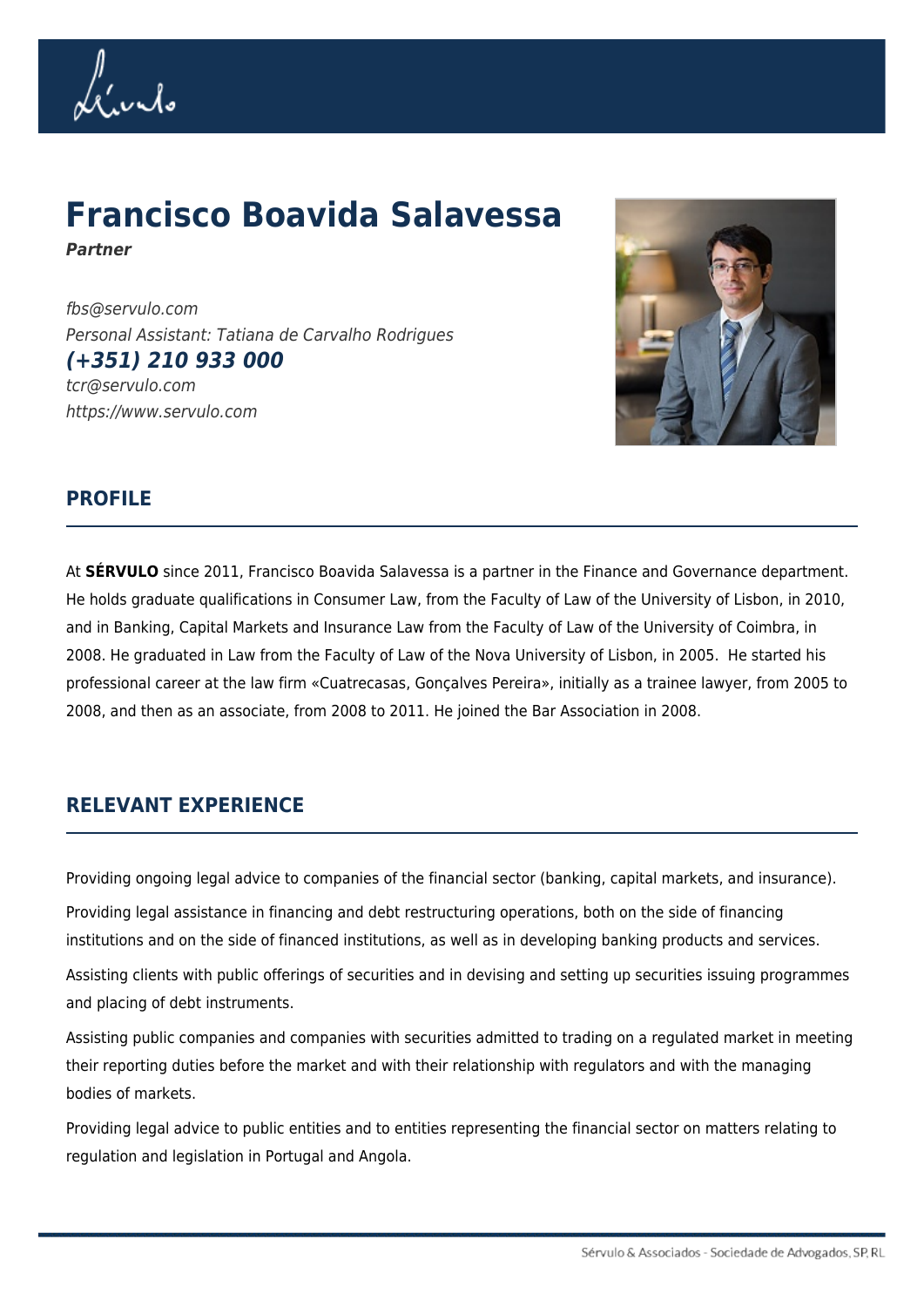

Legal audits of companies and groups of companies, namely with regard to financing, insurance, contracts and corporate matters.

Assisting multidisciplinary teams in administrative offences procedures in the financial sector and in contractual disputes connected to banking contracts and operations.

Assisting companies in the financial sector with restructuring or liquidation procedures, or in cases of regulatory intervention.

# **EXPERTISE**

- Finance and Governance
- Foreign Investment
- Insurance
- Legal Finance
- Mobility
- Portugal 20-30
- Restructuring and Insolvency
- Sports
- Sports Law

## **RECOGNITION**

#### **IFLR1000 2018**

#### Banking - TIER Recommended

Francisco is a very quick person, with a great mind-set and always available. He is the kind of lawyer who has the focus on solutions and not on problems.

#### Capital Markets - TIER Recommended

Francisco is a very quick person, with a great mind-set and always available. He is the kind of lawyer who has the focus on solutions and not on problems.

#### **IFLR1000 2014**

#### Angola - TIER Recommended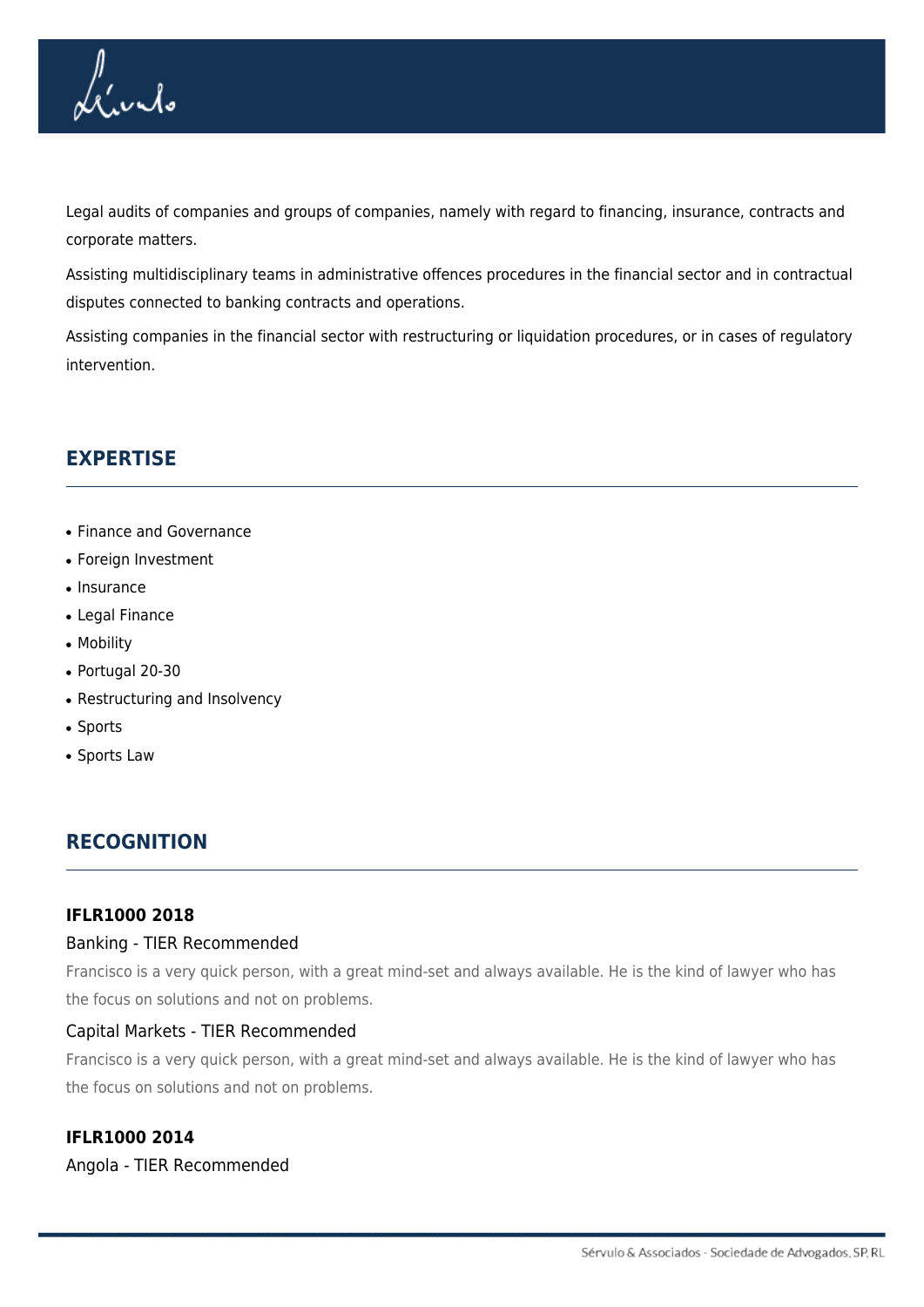Lívis

**Best Lawyers 2022** Banking and Finance Law - TIER Recommended

**Best Lawyers 2021** Banking and Finance Law - TIER Recommended

**Best Lawyers 2020 Global Business Edition** Banking and Finance Law - TIER Recommended

**Best Lawyers 2020** Banking and Finance Law - TIER Recommended

**Leaders League 2022** Banking & Finance - TIER Excellent

**Leaders League 2021** Banking & Finance - TIER Excellent

### **Legal 500 2021**

Banking and Finance - TIER Other Key Lawyers

#### Capital Markets - TIER Other Key Lawyers

Francisco Boavida Salavessa has remarkable knowledge of the legislative and regulatory frameworks of asset management, being constantly updated in their evolution.

## Insolvency and Restructuring - TIER Recommended

Francisco Boavida Salavessa is another name to note.

# **BOOKS AND ACADEMIC ARTICLES**

#### **2021**

Chambers Insolvency Guide 2021 2021

The Banking Litigation Law Review: Portugal 2021 | in The Law Reviews